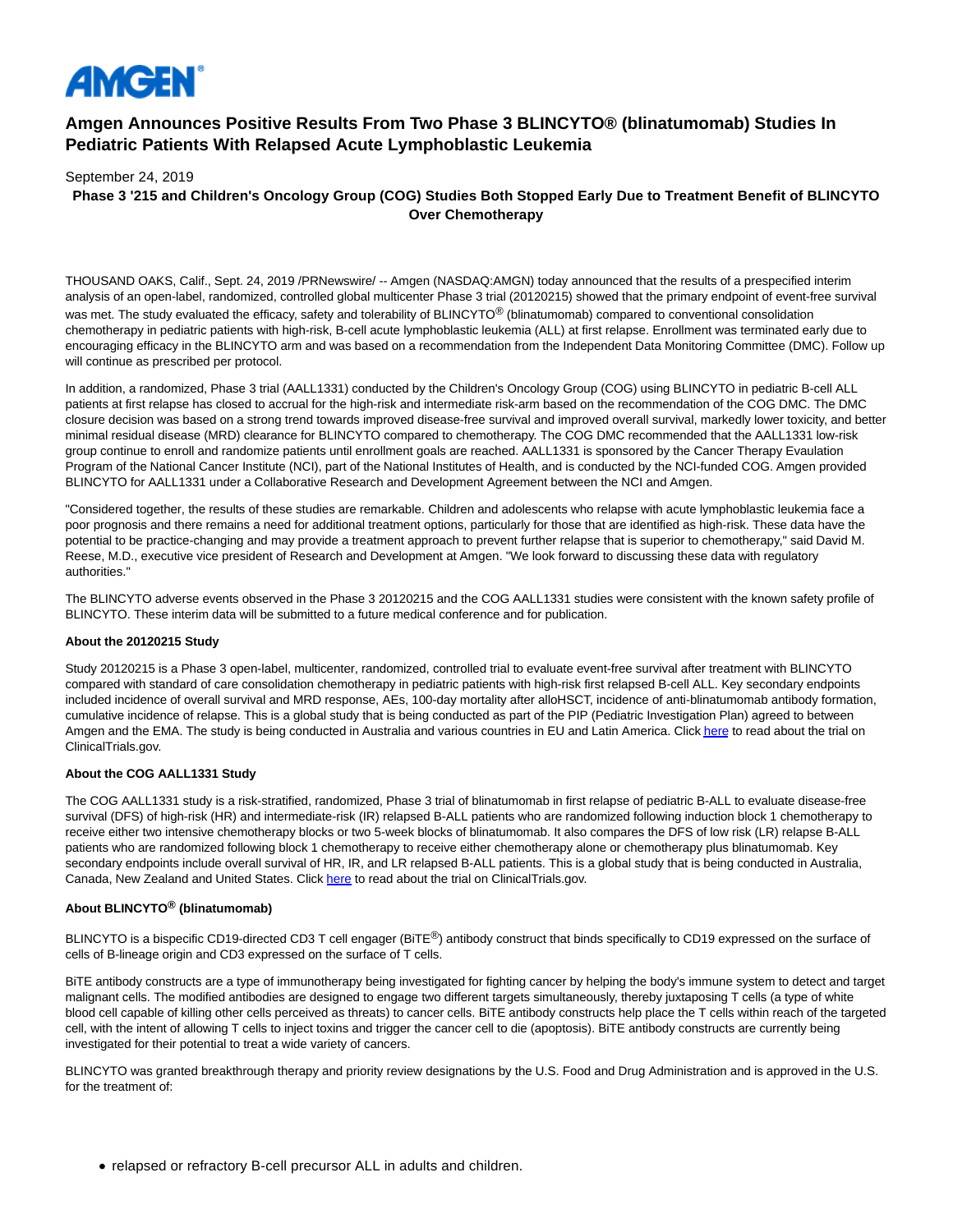B-cell precursor ALL in first or second complete remission with minimal residual disease (MRD) greater than or equal to 0.1% in adults and children.

This indication is approved under accelerated approval based on MRD response rate and hematological relapse-free survival. Continued approval for this indication may be contingent upon verification and description of clinical benefit in the confirmatory trials.

In the EU, BLINCYTO is indicated as monotherapy for the treatment of:

- adults with Philadelphia chromosome negative CD19 positive relapsed or refractory B-precursor acute lymphoblastic leukaemia (ALL).
- adults with Philadelphia chromosome negative CD19 positive B-precursor ALL in first or second complete remission with minimal residual disease (MRD) greater than or equal to 0.1%.
- paediatric patients aged 1 year or older with Philadelphia chromosome negative CD19 positive B-precursor ALL which is refractory or in relapse after receiving at least two prior therapies or in relapse after receiving prior allogeneic hematopoietic stem cell transplantation

# **About BiTE® Technology**

Bispecific T cell engager (BiTE®) technology is a targeted immuno-oncology platform designed to engage patients' own T cells to any tumor-specific antigen, activating the cytotoxic potential of T cells to eliminate detectable cancer. BiTE antibody constructs are currently being investigated for their potential to treat a wide variety of cancers. For more information, visi[t www.biteantibodies.com.](http://www.biteantibodies.com/)

# **IMPORTANT SAFETY INFORMATION**

**WARNING: CYTOKINE RELEASE SYNDROME and NEUROLOGICAL TOXICITIES**

- **Cytokine Release Syndrome (CRS), which may be life-threatening or fatal, occurred in patients receiving BLINCYTO®. Interrupt or discontinue BLINCYTO® and treat with corticosteroids as recommended.**
- **Neurological toxicities, which may be severe, life-threatening or fatal, occurred in patients receiving BLINCYTO®. Interrupt or discontinue BLINCYTO® as recommended.**

#### Contraindications

 $BLINCYTO<sup>®</sup>$  is contraindicated in patients with a known hypersensitivity to blinatumomab or to any component of the product formulation.

#### Warnings and Precautions

Cytokine Release Syndrome (CRS): CRS, which may be life-threatening or fatal, occurred in 15% of patients with R/R ALL and in 7% of patients with MRD-positive ALL. The median time to onset of CRS is 2 days after the start of infusion and the median time to resolution of CRS was 5 days among cases that resolved. Closely monitor and advise patients to contact their healthcare professional for signs and symptoms of serious adverse events such as fever, headache, nausea, asthenia, hypotension, increased alanine aminotransferase (ALT), increased aspartate aminotransferase (AST), increased total bilirubin (TBILI), and disseminated intravascular coagulation (DIC). The manifestations of CRS after treatment with BLINCYTO**®** overlap with those of infusion reactions, capillary leak syndrome, and hemophagocytic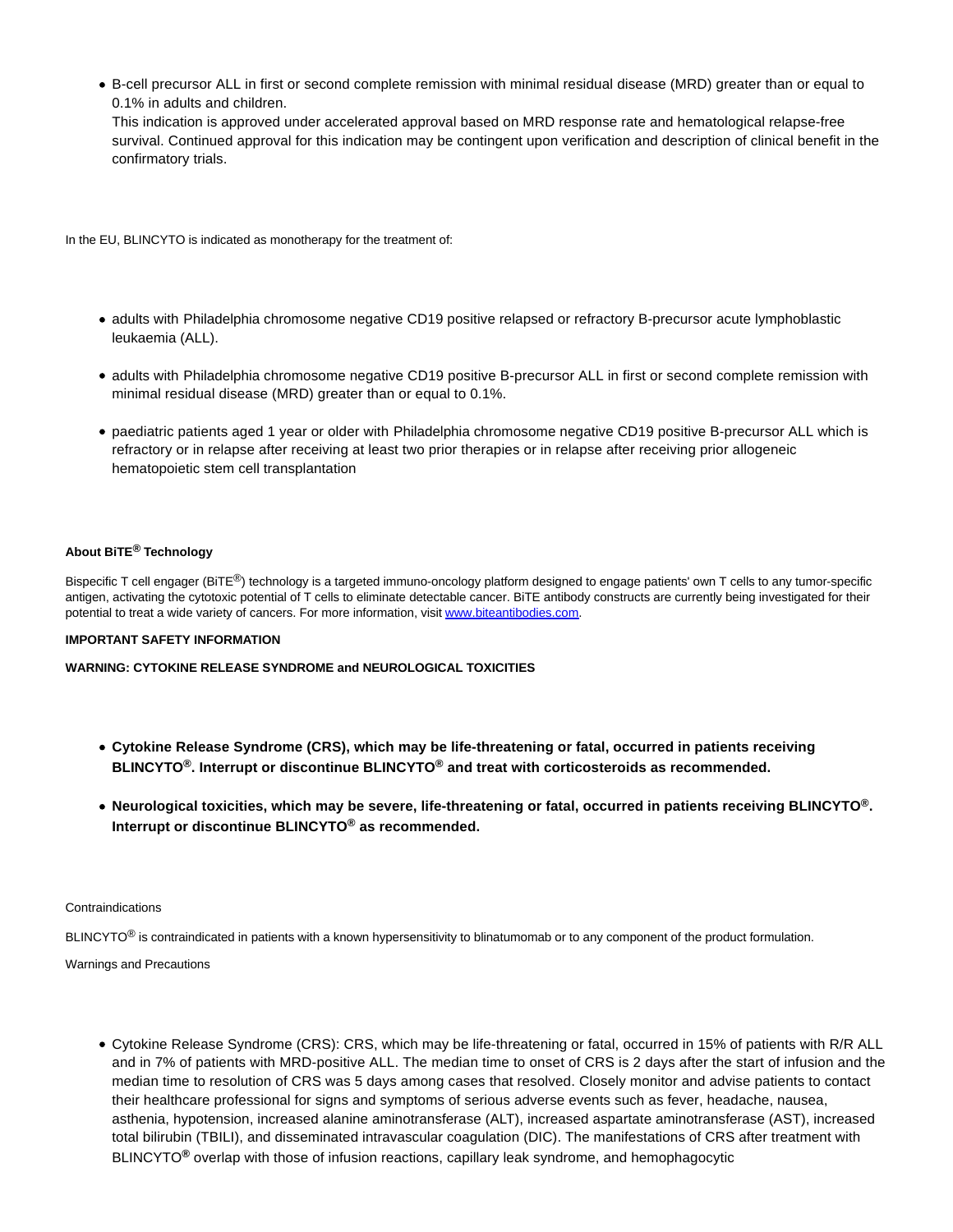histiocytosis/macrophage activation syndrome. If severe CRS occurs, interrupt BLINCYTO**®** until CRS resolves. Discontinue BLINCYTO**®** permanently if life-threatening CRS occurs. Administer corticosteroids for severe or life-threatening CRS.

- Neurological Toxicities: Approximately 65% of patients receiving BLINCYTO® in clinical trials experienced neurological toxicities. The median time to the first event was within the first 2 weeks of BLINCYTO<sup>®</sup> treatment and the majority of events resolved. The most common (≥ 10%) manifestations of neurological toxicity were headache and tremor. Severe, life-threatening, or fatal neurological toxicities occurred in approximately 13% of patients, including encephalopathy, convulsions, speech disorders, disturbances in consciousness, confusion and disorientation, and coordination and balance disorders. Manifestations of neurological toxicity included cranial nerve disorders. Monitor patients for signs or symptoms and interrupt or discontinue BLINCYTO® as outlined in the PI.
- Infections: Approximately 25% of patients receiving BLINCYTO<sup>®</sup> in clinical trials experienced serious infections such as sepsis, pneumonia, bacteremia, opportunistic infections, and catheter-site infections, some of which were life-threatening or fatal. Administer prophylactic antibiotics and employ surveillance testing as appropriate during treatment. Monitor patients for signs or symptoms of infection and treat appropriately, including interruption or discontinuation of BLINCYTO<sup>®</sup> as needed.
- Tumor Lysis Syndrome (TLS), which may be life-threatening or fatal, has been observed. Preventive measures, including pretreatment nontoxic cytoreduction and on-treatment hydration, should be used during BLINCYTO<sup>®</sup> treatment. Monitor patients for signs and symptoms of TLS and interrupt or discontinue BLINCYTO® as needed to manage these events.
- Neutropenia and Febrile Neutropenia, including life-threatening cases, have been observed. Monitor appropriate laboratory parameters (including, but not limited to, white blood cell count and absolute neutrophil count) during BLINCYTO® infusion and interrupt BLINCYTO<sup>®</sup> if prolonged neutropenia occurs.
- Effects on Ability to Drive and Use Machines: Due to the possibility of neurological events, including seizures, patients receiving BLINCYTO<sup>®</sup> are at risk for loss of consciousness, and should be advised against driving and engaging in hazardous occupations or activities such as operating heavy or potentially dangerous machinery while BLINCYTO<sup>®</sup> is being administered.
- Elevated Liver Enzymes: Transient elevations in liver enzymes have been associated with BLINCYTO® treatment with a median time to onset of 3 days. In patients receiving BLINCYTO<sup>®</sup>, although the majority of these events were observed in the setting of CRS, some cases of elevated liver enzymes were observed outside the setting of CRS, with a median time to onset of 19 days. Grade 3 or greater elevations in liver enzymes occurred in approximately 7% of patients outside the setting of CRS and resulted in treatment discontinuation in less than 1% of patients. Monitor ALT, AST, gamma-glutamyl transferase, and TBILI prior to the start of and during BLINCYTO® treatment. BLINCYTO® treatment should be interrupted if transaminases rise to > 5 times the upper limit of normal (ULN) or if TBILI rises to > 3 times ULN.
- Pancreatitis: Fatal pancreatitis has been reported in patients receiving BLINCYTO<sup>®</sup> in combination with dexamethasone in clinical trials and the post-marketing setting. Evaluate patients who develop signs and symptoms of pancreatitis and interrupt or discontinue BLINCYTO® and dexamethasone as needed.
- Leukoencephalopathy: Although the clinical significance is unknown, cranial magnetic resonance imaging (MRI) changes showing leukoencephalopathy have been observed in patients receiving BLINCYTO<sup>®</sup>, especially in patients previously treated with cranial irradiation and antileukemic chemotherapy.
- Preparation and administration errors have occurred with BLINCYTO<sup>®</sup> treatment. Follow instructions for preparation (including admixing) and administration in the PI strictly to minimize medication errors (including underdose and overdose).
- Immunization: Vaccination with live virus vaccines is not recommended for at least 2 weeks prior to the start of BLINCYTO<sup>®</sup> treatment, during treatment, and until immune recovery following last cycle of BLINCYTO<sup>®</sup>.
- Risk of Serious Adverse Reactions in Pediatric Patients due to Benzyl Alcohol Preservative: Serious and fatal adverse reactions including "gasping syndrome," which is characterized by central nervous system depression, metabolic acidosis, and gasping respirations, can occur in neonates and infants treated with benzyl alcohol-preserved drugs including BLINCYTO<sup>®</sup> (with preservative). When prescribing BLINCYTO<sup>®</sup> (with preservative) for pediatric patients, consider the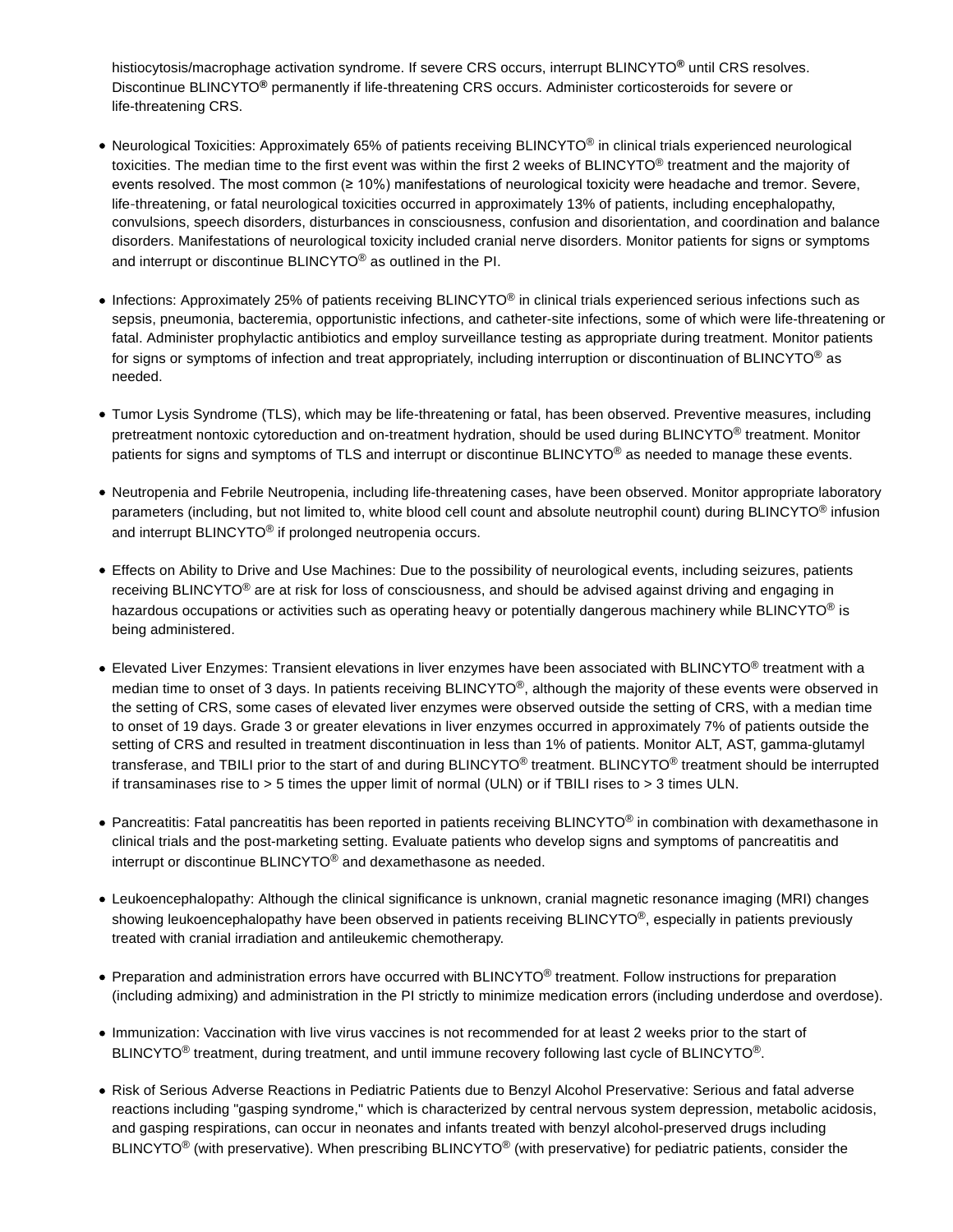combined daily metabolic load of benzyl alcohol from all sources including BLINCYTO® (with preservative) and other drugs containing benzyl alcohol. The minimum amount of benzyl alcohol at which serious adverse reactions may occur is not known. Due to the addition of bacteriostatic saline, 7-day bags of BLINCYTO<sup>®</sup> solution for infusion with preservative contain benzyl alcohol and are not recommended for use in any patients weighing < 22 kg.

## **Adverse Reactions**

- The most common adverse reactions (≥ 20%) in clinical trial experience of patients with MRD-positive B-cell precursor ALL (BLAST Study) treated with BLINCYTO® were pyrexia (91%), infusion-related reactions (77%), headache (39%), infections (pathogen unspecified [39%]), tremor (31%), and chills (28%). Serious adverse reactions were reported in 61% of patients. The most common serious adverse reactions (≥ 2%) included pyrexia, tremor, encephalopathy, aphasia, lymphopenia, neutropenia, overdose, device related infection, seizure, and staphylococcal infection.
- The most common adverse reactions (≥ 20%) in clinical trial experience of patients with Philadelphia chromosome-negative relapsed or refractory B-cell precursor ALL (TOWER Study) treated with BLINCYTO<sup>®</sup> were infections (bacterial and pathogen unspecified), pyrexia, headache, infusion-related reactions, anemia, febrile neutropenia, thrombocytopenia, and neutropenia. Serious adverse reactions were reported in 62% of patients. The most common serious adverse reactions (≥ 2%) included febrile neutropenia, pyrexia, sepsis, pneumonia, overdose, septic shock, CRS, bacterial sepsis, device related infection, and bacteremia.
- Adverse reactions that were observed more frequently (≥ 10%) in the pediatric population compared to the adults with relapsed or refractory B-cell precursor ALL were pyrexia (80% vs. 61%), hypertension (26% vs. 8%), anemia (41% vs. 24%), infusion-related reaction (49% vs. 34%), thrombocytopenia (34% vs. 21%), leukopenia (24% vs. 11%), and weight increased (17% vs. 6%).
- In pediatric patients less than 2 years old (infants), the incidence of neurologic toxicities was not significantly different than for the other age groups, but its manifestations were different; the only event terms reported were agitation, headache, insomnia, somnolence, and irritability. Infants also had an increased incidence of hypokalemia (50%) compared to other pediatric age cohorts (15-20%) or adults (17%).

Dosage and Administration Guidelines

- BLINCYTO<sup>®</sup> is administered as a continuous intravenous infusion at a constant flow rate using an infusion pump which should be programmable, lockable, non-elastomeric, and have an alarm.
- It is very important that the instructions for preparation (including admixing) and administration provided in the full Prescribing Information are strictly followed to minimize medication errors (including underdose and overdose).

Please see full Prescribing Information and medication guide for BLINCYTO a[t www.BLINCYTO.com.](https://c212.net/c/link/?t=0&l=en&o=2589997-1&h=1942244895&u=http%3A%2F%2Fwww.blincyto.com%2F&a=www.BLINCYTO.com)

#### **About Amgen Oncology**

Amgen Oncology is searching for and finding answers to incredibly complex questions that will advance care and improve lives for cancer patients and their families. Our research drives us to understand the disease in the context of the patient's life – not just their cancer journey – so they can take control of their lives.

For the last four decades, we have been dedicated to discovering the firsts that matter in oncology and to finding ways to reduce the burden of cancer. Building on our heritage, Amgen continues to advance the largest pipeline in the Company's history, moving with great speed to advance those innovations for the patients who need them.

At Amgen, we are driven by our commitment to transform the lives of cancer patients and keep them at the center of everything we do.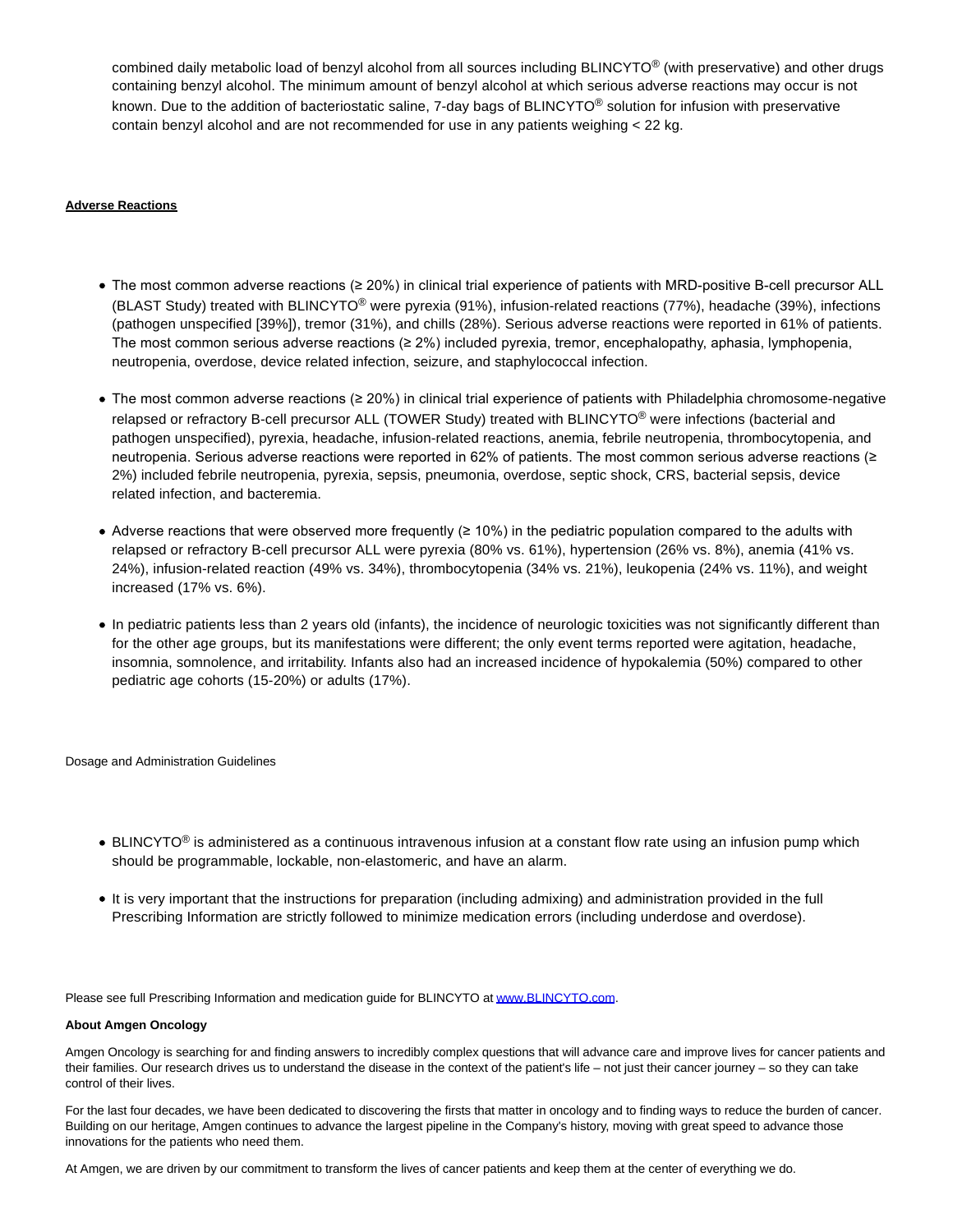For more information, follow us on [www.twitter.com/amgenoncology.](https://c212.net/c/link/?t=0&l=en&o=2589997-1&h=2190174904&u=http%3A%2F%2Fwww.twitter.com%2Famgenoncology&a=www.twitter.com%2Famgenoncology)

#### **About Amgen**

Amgen is committed to unlocking the potential of biology for patients suffering from serious illnesses by discovering, developing, manufacturing and delivering innovative human therapeutics. This approach begins by using tools like advanced human genetics to unravel the complexities of disease and understand the fundamentals of human biology.

Amgen focuses on areas of high unmet medical need and leverages its expertise to strive for solutions that improve health outcomes and dramatically improve people's lives. A biotechnology pioneer since 1980, Amgen has grown to be one of the world's leading independent biotechnology companies, has reached millions of patients around the world and is developing a pipeline of medicines with breakaway potential.

For more information, visit [www.amgen.com a](https://c212.net/c/link/?t=0&l=en&o=2589997-1&h=1390723363&u=http%3A%2F%2Fwww.amgen.com%2F&a=www.amgen.com)nd follow us on [www.twitter.com/amgen.](https://c212.net/c/link/?t=0&l=en&o=2589997-1&h=136569372&u=http%3A%2F%2Fwww.twitter.com%2Famgen&a=www.twitter.com%2Famgen)

#### **Forward-Looking Statements**

This news release contains forward-looking statements that are based on the current expectations and beliefs of Amgen. All statements, other than statements of historical fact, are statements that could be deemed forward-looking statements, including estimates of revenues, operating margins, capital expenditures, cash, other financial metrics, expected legal, arbitration, political, regulatory or clinical results or practices, customer and prescriber patterns or practices, reimbursement activities and outcomes and other such estimates and results. Forward-looking statements involve significant risks and uncertainties, including those discussed below and more fully described in the Securities and Exchange Commission reports filed by Amgen, including our most recent annual report on Form 10-K and any subsequent periodic reports on Form 10-Q and current reports on Form 8-K. Unless otherwise noted, Amgen is providing this information as of the date of this news release and does not undertake any obligation to update any forward-looking statements contained in this document as a result of new information, future events or otherwise.

No forward-looking statement can be guaranteed and actual results may differ materially from those we project. Discovery or identification of new product candidates or development of new indications for existing products cannot be guaranteed and movement from concept to product is uncertain; consequently, there can be no guarantee that any particular product candidate or development of a new indication for an existing product will be successful and become a commercial product. Further, preclinical results do not quarantee safe and effective performance of product candidates in humans. The complexity of the human body cannot be perfectly, or sometimes, even adequately modeled by computer or cell culture systems or animal models. The length of time that it takes for us to complete clinical trials and obtain regulatory approval for product marketing has in the past varied and we expect similar variability in the future. Even when clinical trials are successful, regulatory authorities may question the sufficiency for approval of the trial endpoints we have selected. We develop product candidates internally and through licensing collaborations, partnerships and joint ventures. Product candidates that are derived from relationships may be subject to disputes between the parties or may prove to be not as effective or as safe as we may have believed at the time of entering into such relationship. Also, we or others could identify safety, side effects or manufacturing problems with our products, including our devices, after they are on the market.

Our results may be affected by our ability to successfully market both new and existing products domestically and internationally, clinical and regulatory developments involving current and future products, sales growth of recently launched products, competition from other products including biosimilars, difficulties or delays in manufacturing our products and global economic conditions. In addition, sales of our products are affected by pricing pressure, political and public scrutiny and reimbursement policies imposed by third-party payers, including governments, private insurance plans and managed care providers and may be affected by regulatory, clinical and guideline developments and domestic and international trends toward managed care and healthcare cost containment. Furthermore, our research, testing, pricing, marketing and other operations are subject to extensive regulation by domestic and foreign government regulatory authorities. Our business may be impacted by government investigations, litigation and product liability claims. In addition, our business may be impacted by the adoption of new tax legislation or exposure to additional tax liabilities. If we fail to meet the compliance obligations in the corporate integrity agreement between us and the U.S. government, we could become subject to significant sanctions. Further, while we routinely obtain patents for our products and technology, the protection offered by our patents and patent applications may be challenged, invalidated or circumvented by our competitors, or we may fail to prevail in present and future intellectual property litigation. We perform a substantial amount of our commercial manufacturing activities at a few key facilities, including in Puerto Rico, and also depend on third parties for a portion of our manufacturing activities, and limits on supply may constrain sales of certain of our current products and product candidate development. We rely on collaborations with third parties for the development of some of our product candidates and for the commercialization and sales of some of our commercial products. In addition, we compete with other companies with respect to many of our marketed products as well as for the discovery and development of new products. Further, some raw materials, medical devices and component parts for our products are supplied by sole third-party suppliers. Certain of our distributors, customers and payers have substantial purchasing leverage in their dealings with us. The discovery of significant problems with a product similar to one of our products that implicate an entire class of products could have a material adverse effect on sales of the affected products and on our business and results of operations. Our efforts to acquire other companies or products and to integrate the operations of companies we have acquired may not be successful. A breakdown, cyberattack or information security breach could compromise the confidentiality, integrity and availability of our systems and our data. Our stock price is volatile and may be affected by a number of events. Our business performance could affect or limit the ability of our Board of Directors to declare a dividend or our ability to pay a dividend or repurchase our common stock. We may not be able to access the capital and credit markets on terms that are favorable to us, or at all.

The scientific information discussed in this news release related to our product candidates is preliminary and investigative. Such product candidates are not approved by the U.S. Food and Drug Administration, and no conclusions can or should be drawn regarding the safety or effectiveness of the product candidates. Further, the scientific information discussed in this news release relating to new indications for our products is preliminary and investigative and is not part of the labeling approved by the U.S. Food and Drug Administration for the products. The products are not approved for the investigational use(s) discussed in this news release, and no conclusions can or should be drawn regarding the safety or effectiveness of the products for these uses.

CONTACT: Amgen, Thousand Oaks Trish Hawkins, 805-447-5631 (Media) Jessica Akopyan, 805-447-0974 Arvind Sood, 805-447-1060 (Investors)